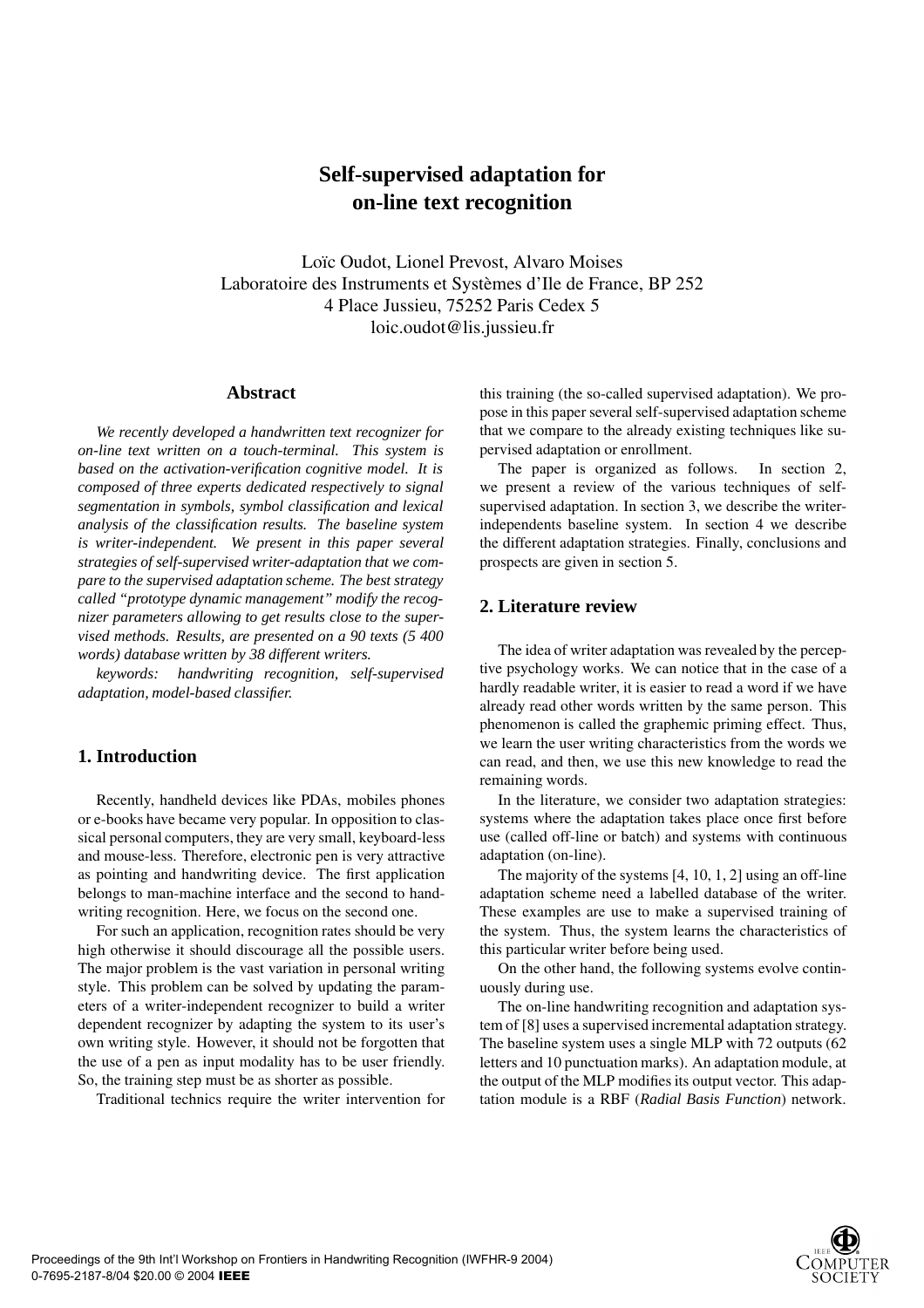The user informs the system of the classification error, giving the letter label, and the RBF is re-trained (modification of the existing kernels or addition of a new one).

Two other systems use a TDNN (*Time Delay Neural Network*) as classifier instead of the MLP. This TDNN is trained on an omni-writer database and the output layer of this network is replaced either by a *k*-pvv classifier in [3] or by a discriminating classifier in [5]. During the adaptation step, the TDNN is fixed and the output classifier is trained, in order to learn mis-recognized characters.

The system of [11] is very close to our system but is dedicated to isolated alphanumeric character recognition. The *k*-ppv classifier uses the Dynamic Time Warping algorithm to compare the unknown characters to a prototype database. The writer adaptation consists in adding the unrecognized characters in this data-base. Moreover, useless prototypes can be removed from the database to avoid an excessive growth of this latter.

# **3. Writer independent baseline system**

For the experiments, we collected a large text database written by 38 different writers. Each writer wrote an average of 150 words for a total of 5 400 words and 26 000 letters. All the texts were labelled by a human expert. We present here iterative adaptation strategies: the performances of the system improve continuously with the amount of data. Thus, we will present the evolution of the recognition rate on three ranges corresponding respectively to 50, 100 and 150 words used for the adaptation.

The *k*-ppv characters classifier uses an omni-writer strokes prototype data set. This base was created by using an automatic clustering algorithm [9] starting from the 60 000 samples of UNIPEN database (corpus Train-R01/V07). After clustering, this prototype database contains some 3 000 prototypes for the 62 classes (26 uppercase letters, 26 lower-case letters and 10 digits). Each sample represent a different character allograph.

We use for lexical analysis a dictionary containing the 8 000 most frequent words of the French language. Our system is able to manipulate very large lexicon (over 200 000 words) but for these experiments, this large lexicon is right sized. The complete analysis speed is about 6 words per second (P4 1,8GHz Matlab) and a small amount of memory is required (about 500Ko including the system program, the lexicon and the database).

The baseline system is presented in figure 1. It is based on the activation-verification cognitive model of Paap [7]. It consist of a set of encoding experts [6] that extracts geometrical and morphological informations of the input data. All these experts provide probabilistic informations at the stroke level. This local and global informations are merged in order to activate a list of hypothetical word in the lexicon. The meaningful of each hypothesis in the list is then evaluated by a probabilistic engine which finally, give the best retranscription of the input data.



**Figure 1. Baseline system.**

# **4. Writer adaptation strategies**

The baseline system recognition is writer-independent [6]. Its prototype data-set (the so-called WI database) should cover all the writing styles. Experimental results show that it covers at least the most common writing styles. We also mark that storing characters samples taken from the text database in the prototypes database (multi-writer system) improves greatly the recognition rate. At least, there are two situations which reduce the recognition rate:

- Missing grapheme: the grapheme is missing in the prototype database and it must be stored (added) in this set.
- Confusing grapheme: for a given writer, the prototype is confusing or erroneous and it must be removed from the prototype database.

Prototype-based systems can be adapted very easily and quickly to new writing styles, just by storing new character samples in the writer dependent (WD) database and inactivating existing prototypes. On the contrary, neural or markovian classifiers need more samples to reestimate their parameters. The system specialization on a given user – by registration of his personal features – makes it writer-dependent and increases its accuracy. The comparison of classification hypothesis with either the labelled data (supervised adaptation) or the lexical hypothesis (self-supervised adaptation) detects classification errors. The mis-recognized characters can be stored in the writerdependent (WD) database, using the lexical hypothesis as a label.

## **4.1. Supervised adaptation**

Before comparing the accuracy of self-supervised adaptation strategies, we start by studying supervised technics.

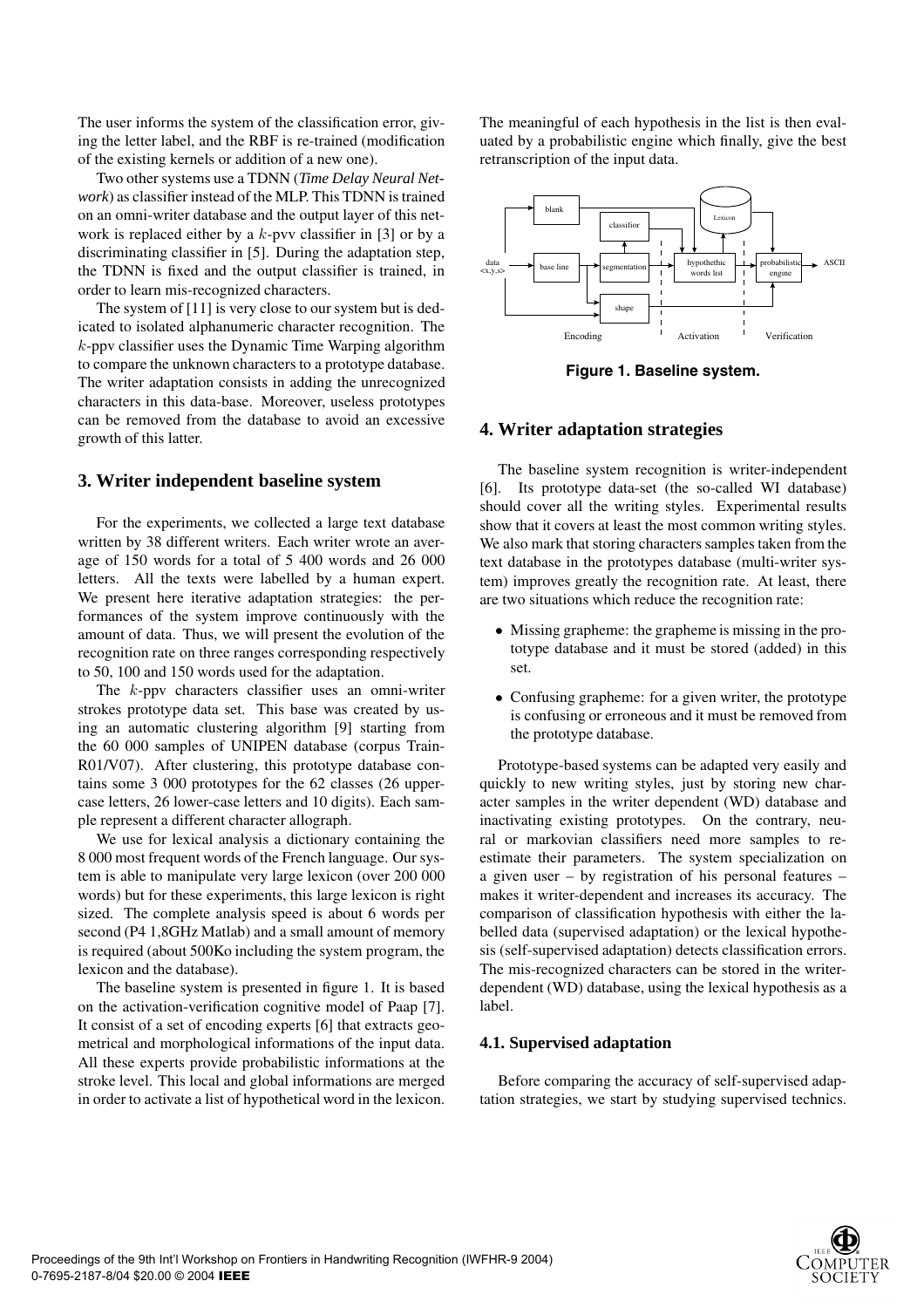We use the labels of the text database and the real text segmentation to carry out supervised adaptation. Characters of the text are classified one after the other. The classification hypothesis (the best answers, *top*1, of the characters classifier) are compared with the labels. If they do not match, the mis-recognized character is stored in the user personal database (figure 2). We consider two approaches: the *text* approach where the characters are added at the end of the analysis of the text and the *line* approach where the characters are added at the end of the analysis of each line. The results (table 1) show the improvement of the recognition rate due to the writer adaptation of the handwriting recognition system when the segmentation of the text in words and letters is known.



**Figure 2. Supervised ans Self-supervised addition of prototypes in the user database.**

|                 | WER     |         |         | <b>WDDBS</b> |
|-----------------|---------|---------|---------|--------------|
| Words           | 50      | 100     | 150     |              |
| Baseline system |         | 25%     |         | $100\%$      |
| Text appr.: min | $0\%$   | $0\%$   | $0\%$   | $+3\%$       |
| mean            | $1.3\%$ | $1.1\%$ | $0.6\%$ | $+6\%$       |
| max             | $10\%$  | 5.1 $%$ | 4.5 $%$ | $+9\%$       |
| Line Appr.: min | $0\%$   | $0\%$   | $0\%$   | $+2\%$       |
| mean            | $1.1\%$ | $0.7\%$ | $0.4\%$ | $+4\%$       |
| max             | $6.2\%$ | 5.2%    | 3.7%    | $+8\%$       |

**Table 1. Supervised adaptation: Word error rate WER and WD database size WDDBS (known segmentation).**

The *line* approach allows a faster improvement of the recognition rate and add less prototypes to the user database than the *text* approach. When we add characters after a full text analysis, we can add several similar prototypes (and the average number of added prototypes increases). On the other hand, the *line* approach, adds the first prototype of a mis-recognized character. Thanks to this new sample, the following similar characters are recognized, so they do not need to be stored in the prototypes database. In the rest of this article, we use the *line* approach. The number of added prototypes is smaller. From a perceptive point of view, the prototype addition imitates – at the letter level – the priming repetition effect noticed at the word level: the initial presentation of a word reduces the amount of information necessary to its future identification and makes this identification faster. Nevertheless, activating WD prototypes is not sufficient to perform "perfect" classification, even with a great amount of labelled data. It seems necessary to inactivate – or even delete – some WI prototypes.

#### **4.2. Self-supervised adaptation**

Self-supervised adaptation is completely hidden to the writer who is never solicited by the system. Now, classifier hypothesis and lexical hypothesis are compared to find which prototypes must be stored in the user database.

#### **4.2.1 Systematical activation (SA)**

In the systematical activation strategy, we considers that the lexical analyzer is perfect. Therefore, when an error (difference between the classification hypothesis and the lexical hypothesis) occurs, the corresponding character is stored in the user personal database. Due to the lexical analyzer errors cumulated with the segmentation errors, some prototypes are stored in bad classes (figure 2). These errors introduce many new classifications errors. The performances of the recognition system decrease (table 2) but remain higher than those of the baseline system (before adaptation).

#### **4.2.2 Conditional activation (CA)**

The systematical activation strategy is not really accurate, it seems necessary to study the behavior of the lexical analyzer to store only useful prototypes. Two conclusions are essential at this time of the study:

- The reliability of the lexical analyzer increases with the number of characters composing the word.
- The reliability of the lexical analyzer decreases when the number of classification errors (characters of the mis-recognized word) increases.

So, for a given word, we define a *criterion of lexical reliability (CLR)* to estimate the lexical analyzer probability of error for this word. This criterion is based on two parameters: the length of the word (*nbChar*) and the number of mis-classification (defined as the total number of differences between the classifier hypothesis and the lexical hypothesis: *nbDif*). The conditional activation strategy is described in the following. If, for a given word, the relation (1) is true, then the mis-classified characters of this word are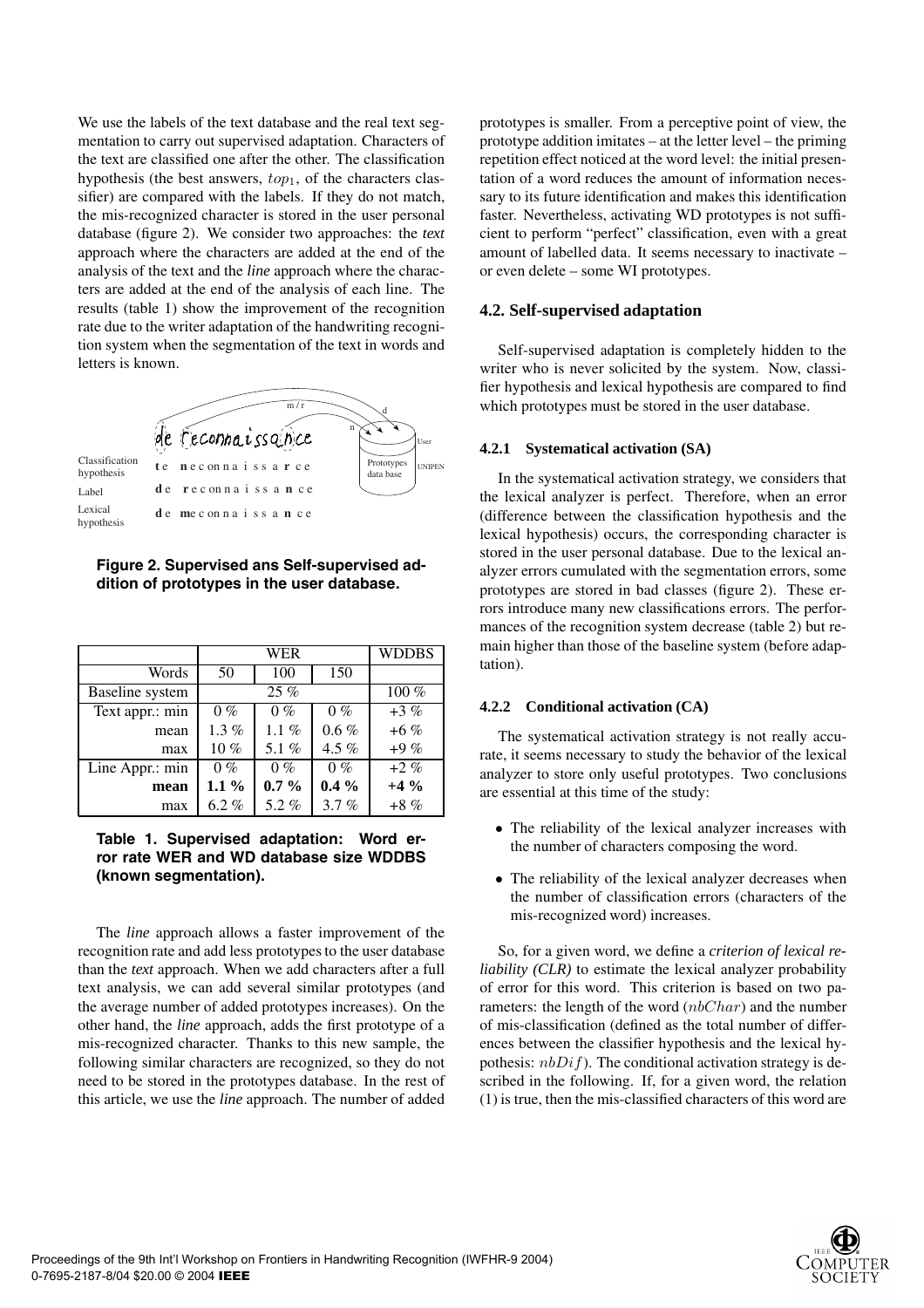added to the user database. We determined the *K* parameter by an exhaustive search. The best result is obtained with  $K = 4$  that shows that the longer is the word, the better is the lexical correction.

|                  | WER    |         |         | <b>WDDBS</b> |
|------------------|--------|---------|---------|--------------|
| Words            | 50     | 100     | 150     |              |
| Baseline system  |        | 25%     |         | $100\%$      |
| SA strategy: min | $0\%$  | $1.9\%$ | $2. \%$ | $+2\%$       |
| mean             | 25 %   | 23%     | 23%     | $+6\%$       |
| max              | 53 %   | 73 %    | 51 %    | $+14%$       |
| CA strategy: min | $0\%$  | $0\%$   | $2. \%$ | $+1\%$       |
| mean             | $22\%$ | 20%     | $17\%$  | $+2\%$       |
| max              | 71%    | 58 %    | 43 %    | $+3\%$       |

## $nbDiff \leq E(nbChar/K)$  *K*  $\in \mathbb{N}^+$  (1)

#### **Table 2. Systematic and conditional activation: Word error rate WER and WD database size WDDBS.**

The CA strategy is more accurate than the SA strategy as it reduces considerably the false additions of prototypes (see the small growth of the user database). Moreover, the error rate decreases continuously over the time. After 150 words of adaptation, the error rate decrease is about 32 %. However, this method is not yet completely satisfactory: because of the *CLR*, the word with less than 4 characters are never used for the adaptation. And these short words represent 45 % of the text words.

#### **4.2.3 Dynamic management (DM)**

This method have two goals. As seen previously, using lexical hypothesis as a reference may add confusing or erroneous prototypes. Dynamic management is used to recover from those prototypes which contribute more often to incorrect than correct classifications. Inactivation methods are also used to prune the prototype set and speed-up the classification [11]. Each prototype (of the WI database as of the WD database) has an initial adequacy ( $Q_0 = 1000$ ). This adequacy is modified during the recognition of the text according to the usefulness of the prototype in the classification process, by comparing the classification hypothesis and the lexical hypothesis. Let us consider the prototype *i* of the class *j*, three parameters are necessary for the dynamic management:

• **C** : Reward (+) the prototype *i* when it perform good classification (classification and lexical hypotheses are the same).

- **I** : Penalize (-) the prototype *i* when it perform misclassification (classification and lexical hypotheses are different).
- **N** : Penalize (-) for all the useless prototypes of the class *j*.

$$
Q_j^i(n+1) = Q_j^i(n) + [C(t) - I(t) - N(t)]/F_j \tag{2}
$$

Where  $F_j$  is the frequency of the class  $j$  in the French language. These three parameters are mutually exclusive *i.e.* on each occurrence, only one parameter is activated. When  $Q_j^i = 0$ , the prototype is removed from the database.

After an exhaustive search of the parameters (*C*, *I*, *N*) the optimal triplet for a use with the conditional activation strategy is (30, 200, 8). The dynamic management is very efficient as it greatly reduces the size of the database while preserving the recognition rate of the conditional activation strategy (table 3).

|                    | <b>WER</b> | <b>WDDBS</b> |
|--------------------|------------|--------------|
| Baseline system    | 25%        | 100 $%$      |
| <b>DM</b> strategy | $17\%$     | $-40%$       |

**Table 3. Dynamic management: Word error rate WER and WD database size WDDBS.**

Now, let us focus on the evolution of the adequacy for some prototypes (figure 3). For some writers, the WI prototypes are sufficient. For the class 'a', 2 prototypes are used and thus the adequacy of the 45 others decrease. For the class 's', 4 prototypes are useful (the writer has probably an unstable writing, see figure 4) and the 36 others are inactivated. For another writer (class 's' and 'e'), WD prototypes (in bold) are necessary. At the beginning, a WI prototype is used and after some occurrences, a WD prototype is added (the user gets familiar with the handheld device and the pen). After 150 words of adaptation, the size of the prototype database was reduced by 40 %. A linear regression can reasonably bring this reduction to more than 90 % of the initial size.

# **5. Conclusions & Future works**

We have presented several self-supervised adaptation strategies. Train the model-based classifier to be writerindependent was very easy. Thanks to his structure, it can learn new writings styles, by activating new prototypes and inactivating erroneous ones. The prototype dynamic management adaptation scheme, increases the recognition rate (from 75 % to 83 %) and increases the classification